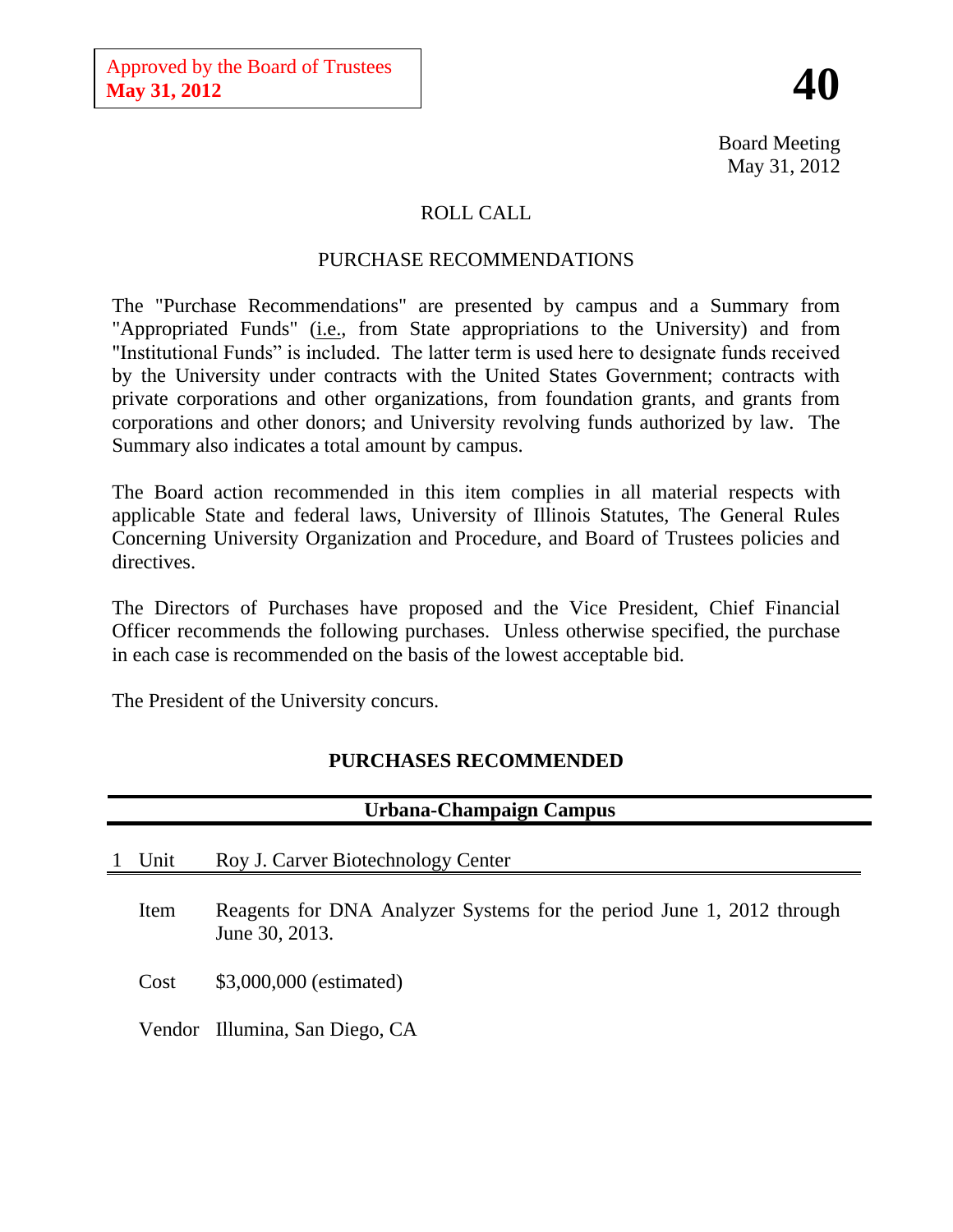This purchase is a sole source because the items are patented, uniquely compatible with existing equipment, and the vendor is the only manufacturer and distributor.

The Roy J. Carver Biotechnology Center currently owns four Illumina DNA Sequencing Instruments, which require the use of the same vendor's DNA Analyzer reagents. The instruments provide cutting-edge, 'next generation' sequencing technology necessary for economical high-throughput sequencing of DNA, and each DNA run requires the use of a new reagent.

These reagents will be used by multi-disciplinary researchers in various campus departments for ongoing projects that include sequencing of small RNA, quantitative expression, de novo sequencing, and the re-sequencing of organisms for SNP (genetic markers) detection.

A volume discount of 10% off the list price has been negotiated.

# 2 Unit Campus Information Technologies and Educational Services (CITES)

- Item HP network equipment to be acquired for the period July 1, 2012 through June 30, 2013, with the option to renew for four additional one-year periods at the same terms and conditions. All renewals are subject to continuing need, availability of funds, satisfactory performance, and Board of Trustees' approval.
- Cost \$2,250,000 (estimated)

Renewal Options: July 1, 2013 to June 30, 2014 \$2,250,000 est. July 1, 2014 to June 30, 2015 \$2,250,000 est. July 1, 2015 to June 30, 2016 \$2,250,000 est. July 1, 2016 to June 30, 2017 \$2,250,000 est.

Vendor Matrix Integration, Jasper, IN

| <b>Bids Received</b>                          | <b>Total Estimated Cost of</b>   |  |
|-----------------------------------------------|----------------------------------|--|
|                                               | <b>Sample Product Categories</b> |  |
| Matrix Integration, Jasper, IN                | \$455,400                        |  |
| CTG Inc. of Illinois/Novanis, Springfield, IL | \$494,500                        |  |
| American Digital, Arlington Heights, IL       | \$506,000                        |  |

Competitive bidding procedures were followed in accordance with the Illinois Procurement Code.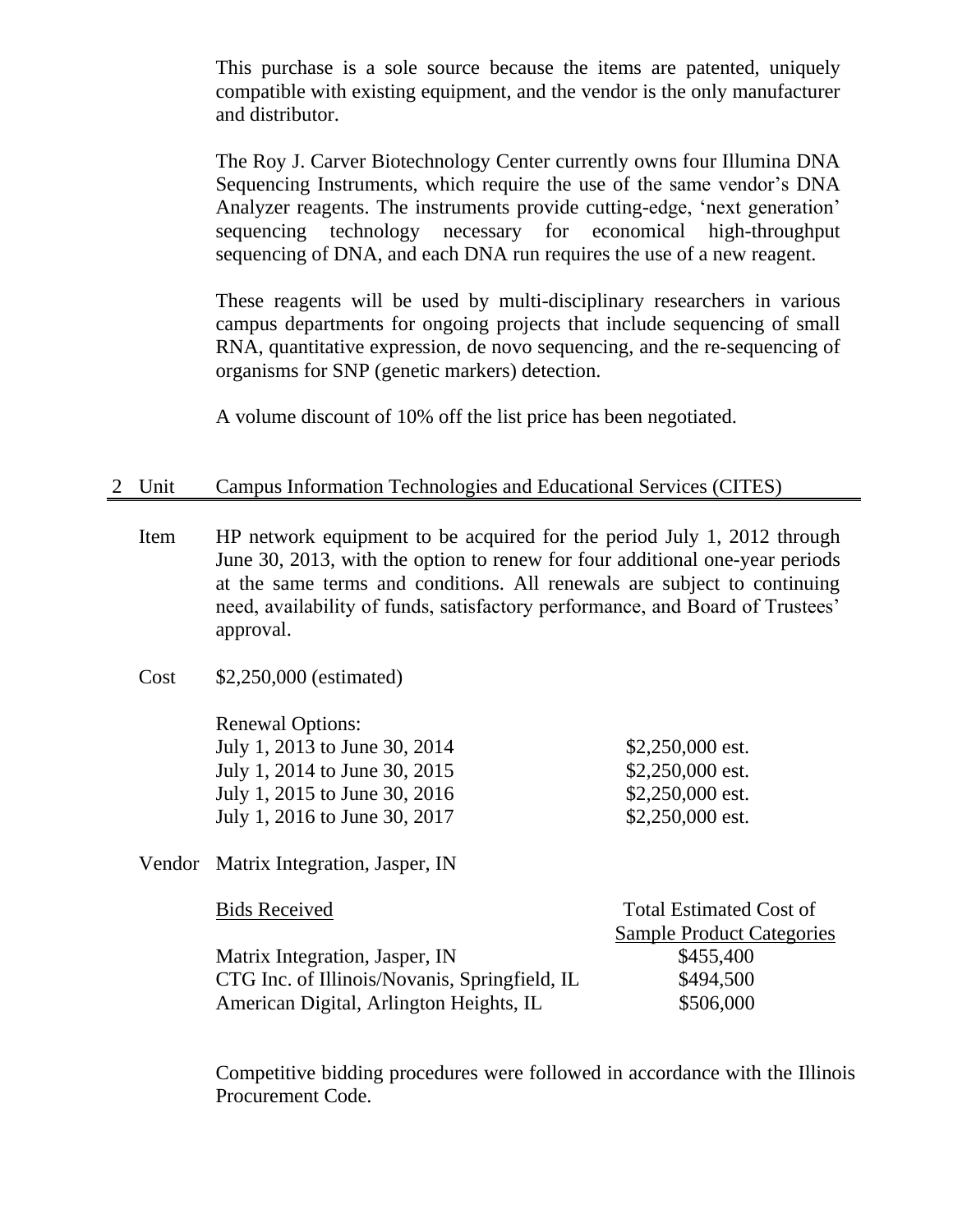Vendors were invited to bid on four hardware categories of HP network equipment as a means to accurately compare their pricing discounts on analogous items. Matrix Integration was able to provide a 60.4% discount off the HP manufacturer list price for these four hardware categories and is being recommended for the award.

The recommended vendor will supply HP network equipment on an as-needed basis, and the contract does not guarantee a purchase or minimum dollar amount. The estimated annual expenditure is based on historical data compiled by CITES.

The vendor is MAFBE certified.

#### **Chicago Campus**

#### 3 Unit University of Illinois Hospital & Health Sciences System (UIHHSS)

- Item Orthopaedic implant products for hips, knees, and shoulders for the period June 1, 2012 through May 31, 2015, with the option to renew for two additional one-year period at the same terms and conditions. All renewals are subject to continuing need, availability of funds, satisfactory performance, and Board of Trustees' approval.
- Cost \$4,200,000 (estimated)

| <b>Renewal Options:</b>      |                   |
|------------------------------|-------------------|
| June 1, 2015 to May 31, 2016 | $$1,400,000$ est. |
| June 1, 2016 to May 31, 2017 | $$1,400,000$ est. |

Vendor DePuy Orthopaedic Inc., Warsaw, IN

This purchase is considered a sole source because the vendor has the patented implant products that meet the specifications of the surgeons as determined through clinical evaluation of patient prognosis.

The vendor will provide its patented mobile-bearing shoulder, knee, and hip implants on an as-needed basis to the University of Illinois Hospital & Health Sciences System (UIHHSS).

The vendor has extended a 25% to 30% discount per item, dependent upon the specific components required by the UIHHSS. This will result in approximately \$460,000 in annual savings off the list price.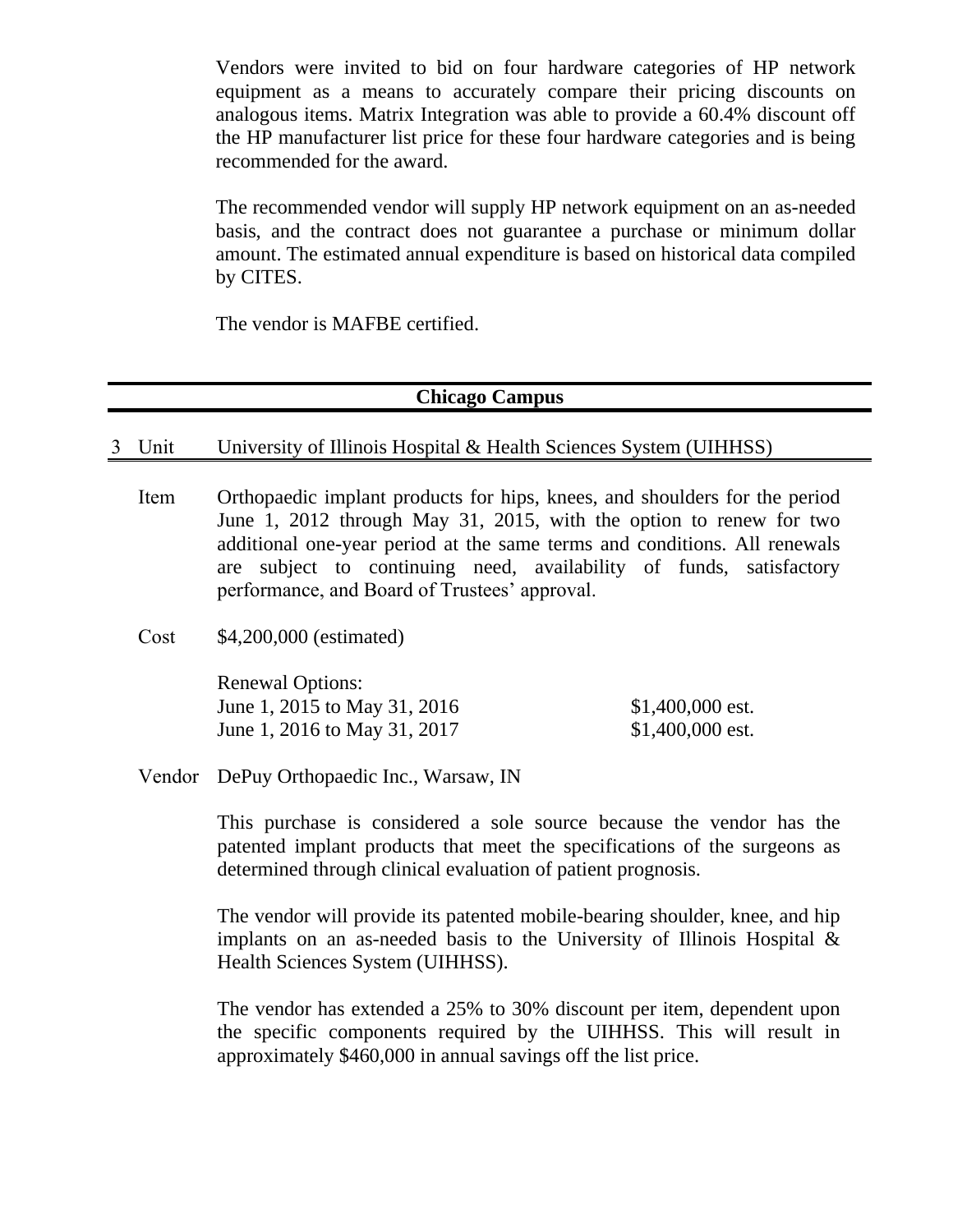- Item Human organs, including tissue and histocompatibility testing, for accredited transplant programs for the period July 1, 2012 through June 30, 2014, with the option to renew for five additional one-year periods at the same terms and conditions. All renewals are subject to continuing need, availability of funds, satisfactory performance, and Board of Trustees' approval.
- Cost \$12,000,000 (estimated)

Renewal Options: July 1, 2014 to June 30, 2015 \$6,000,000 est. July 1, 2015 to June 30, 2016 \$6,000,000 est. July 1, 2016 to June 30, 2017 \$6,000,000 est. July 1, 2017 to June 30, 2018 \$6,000,000 est. July 1, 2018 to June 30, 2019 \$6,000,000 est.

Vendor Gift of Hope Organ and Tissue Donor Network Inc., Itasca, IL

This purchase is considered a sole source because the vendor has been appointed by the U.S. Department of Health and Human Services (HHS) to be the only organ and tissue transplantation program for Northern and Central Illinois. Thus, it is the only certified, federally-qualified Organ Procurement Organization (OPO) in the region.

The vendor will provide a single, coordinated organ and tissue recovery program. Services will include distribution of organs according to established protocols, central histocompatibility laboratory services to provide donor matching tests, patient/donor educational programs, notification of organ availability, and assistance in securing appropriate transportation of donor organs.

## 5 Unit Office of Publication Services

Item Managed copier and printer program for the period July 1, 2012 through June 30, 2017, with the option to renew for one additional three-year period at an increase not to exceed 5%. All renewals are subject to continuing need, availability of funds, satisfactory performance, and Board of Trustees' approval.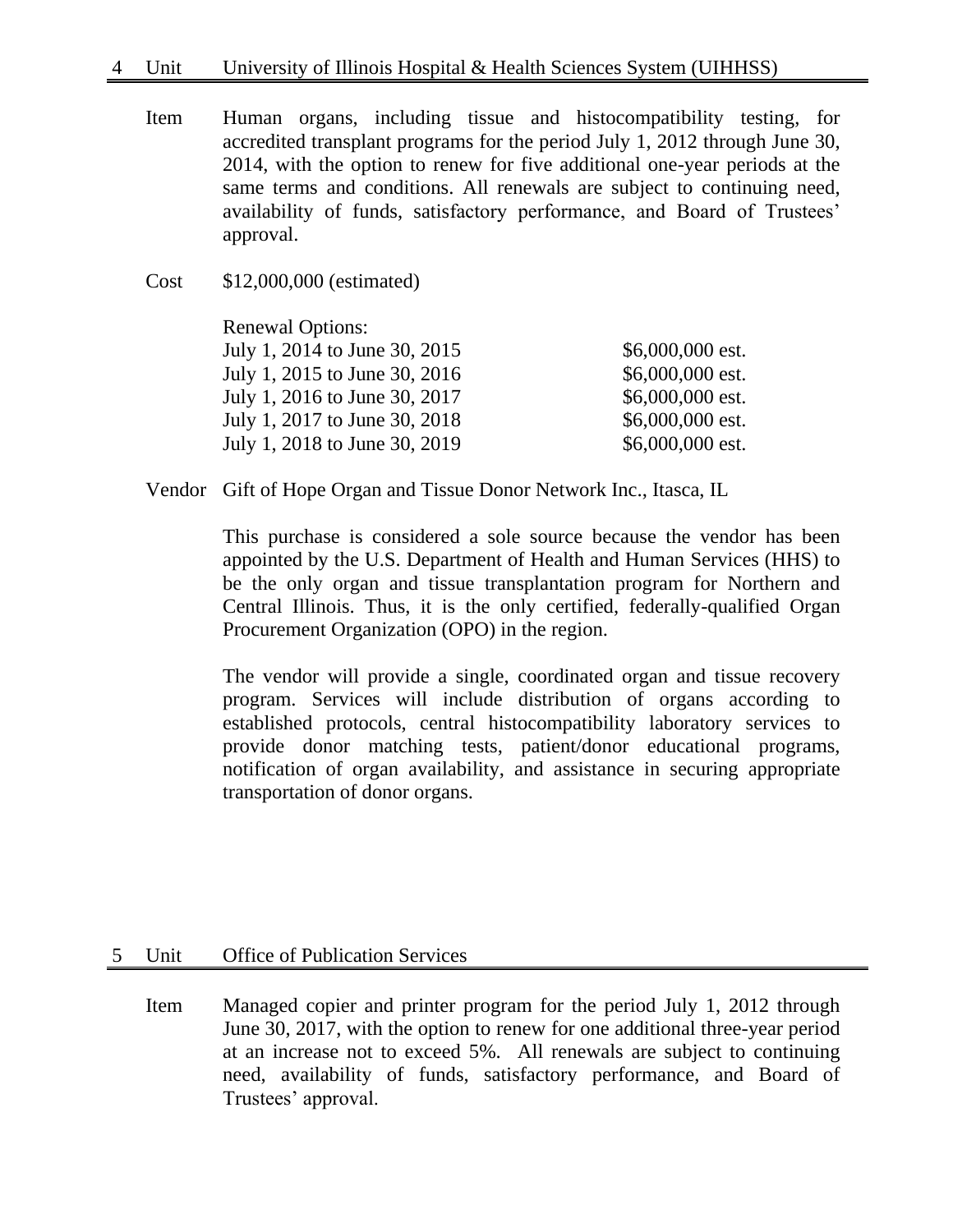Cost \$18,650,000 (estimated)

Renewal Option: July 1, 2017 to June 30, 2020 \$11,750,000 est.

## Vendor Gordon Flesch Company, Inc., Chicago, IL

Proposals Received **Point Summary** 

| Proposais Receiveu                                  | POIIIL SUITIITIAI V |
|-----------------------------------------------------|---------------------|
|                                                     | (Max Score of 500)  |
| Gordon Flesch Company, Inc., Chicago, IL (Option 1) | 432                 |
| Gordon Flesch Company, Inc., Chicago, IL (Option 2) | 422                 |
| Impact Networking, LLC, Waukegan, IL (Option 1)     | 322                 |
| Ricoh Americas Corporation, Buffalo Grove, IL       | 306                 |
| Impact Networking, LLC, Waukegan, IL (Option 2)     | 298                 |
| Xerox Corporation, Chicago, IL                      | 184                 |

Competitive selection procedures were followed in accordance with the Illinois Procurement Code.

The Office of Publications will collaborate with UIC Purchasing and the Academic Computing and Communication Center (ACCC) to centralize and more effectively manage the rental and maintenance of copiers and printers on campus. The managed copier and printer program will be used to further develop a campus-wide print and electronic document management system through the strategic placement of copiers and printers.

This purchase includes copier and printer rentals, toner and other supplies (excluding paper), complete maintenance and repair services, and all necessary software for equipment monitoring and electronic content management. The vendor will also provide recommendations on optimizing hardware allocation on campus, which will provide a reduction in both cost and waste, thus reducing the University's carbon footprint.

Pricing reflects savings of 22% over the previous contract, for an annual cost savings of approximately \$647,000.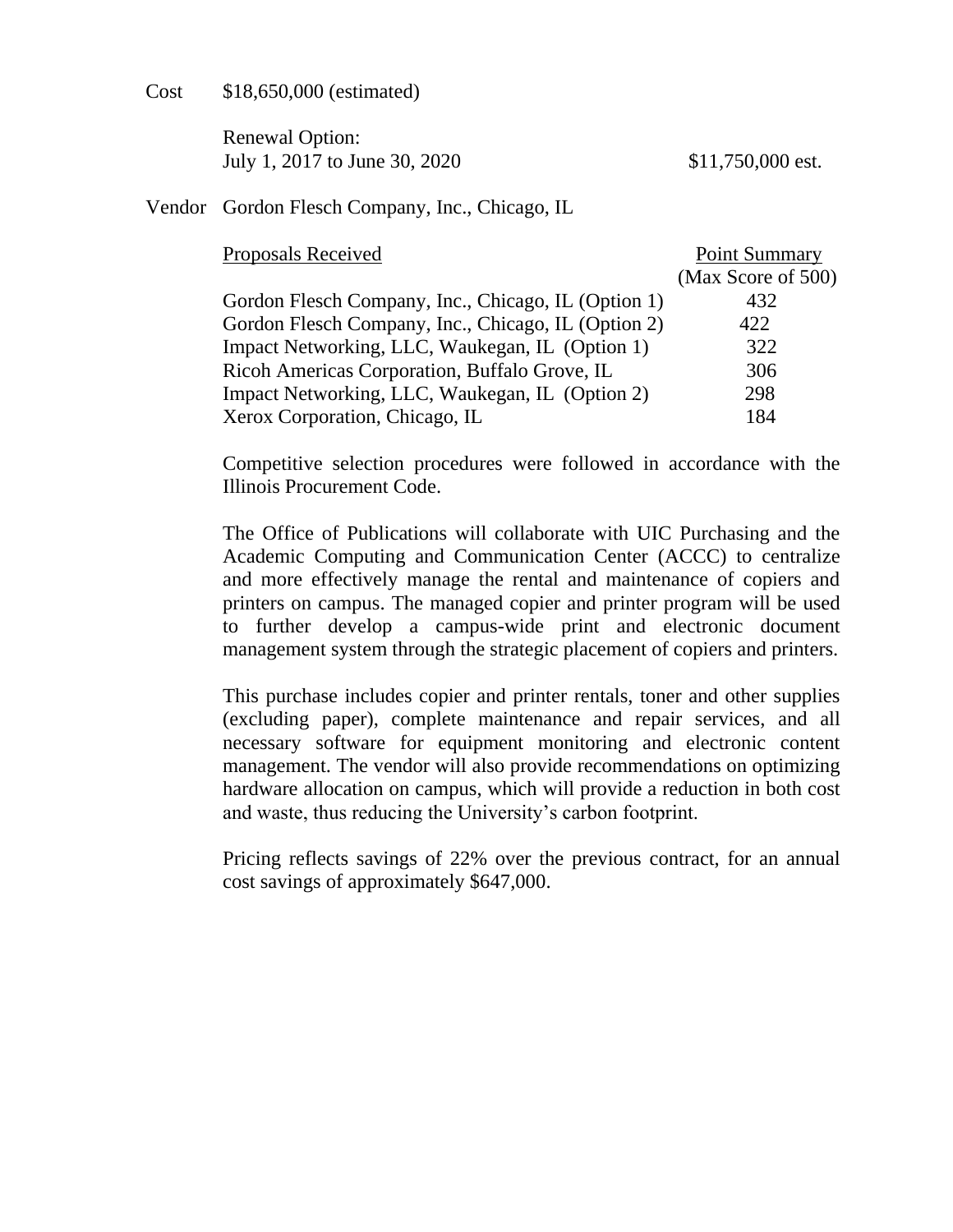## **University Administration**

#### 6 Unit Utilities Administration

- Item Coal, including by-product waste disposal services, for the period July 1, 2012 through June 30, 2013, with the option to renew for five additional one year periods at the same terms and conditions. All renewals are subject to continuing need, availability of funds, satisfactory performance, and Board of Trustees' approval.
- Cost \$9,000,000 (estimated)

Renewal Options: July 1, 2013 to June 30, 2014 \$9,000,000 est. July 1, 2014 to June 30, 2015 \$9,000,000 est. July 1, 2015 to June 30, 2016 \$9,000,000 est. July 1, 2016 to June 30, 2017 \$9,000,000 est. July 1, 2017 to June 30, 2018 \$9,000,000 est.

Vendor Night Hawk Coal, LLC, Percy, IL

| <b>Bids Received</b>                           | <b>Total Estimated Cost</b> |
|------------------------------------------------|-----------------------------|
| Night Hawk Coal, LLC, Percy, IL                | \$8,248,000                 |
| Capitol Sales, LLC, Springfield, IL (Option 1) | \$8,814,000                 |
| Capitol Sales, LLC, Springfield, IL (Option 2) | \$9,040,000                 |

Competitive bidding procedures were followed in accordance with the Illinois Procurement Code. One of the vendors provided two separate bids based on the use of two different types of coal.

The vendor will provide approximately 120,000 tons of coal for the Abbott Power Plant to be used as a primary fuel in the University boilers. The coal will be burned to produce steam which will be used to heat campus buildings. The vendor will also dispose of approximately 35,500 tons of waste. This includes ash, cinders, gypsum, and other by-products of the coal-burning process.

The coal offered by the recommended vendor is the more efficient, lowslagging coal, and the power plant will burn less coal to acquire the same amount of steam as the coal offered by other respondents. The by-products of the low-slagging coal are also "cleaner," as they require the plant to add less limestone to the scrubbers during the flue-gas cleaning process.

Pricing for the coal includes transportation costs that are indexed to the price of diesel fuel as posted by the Energy Information Administration (EIA).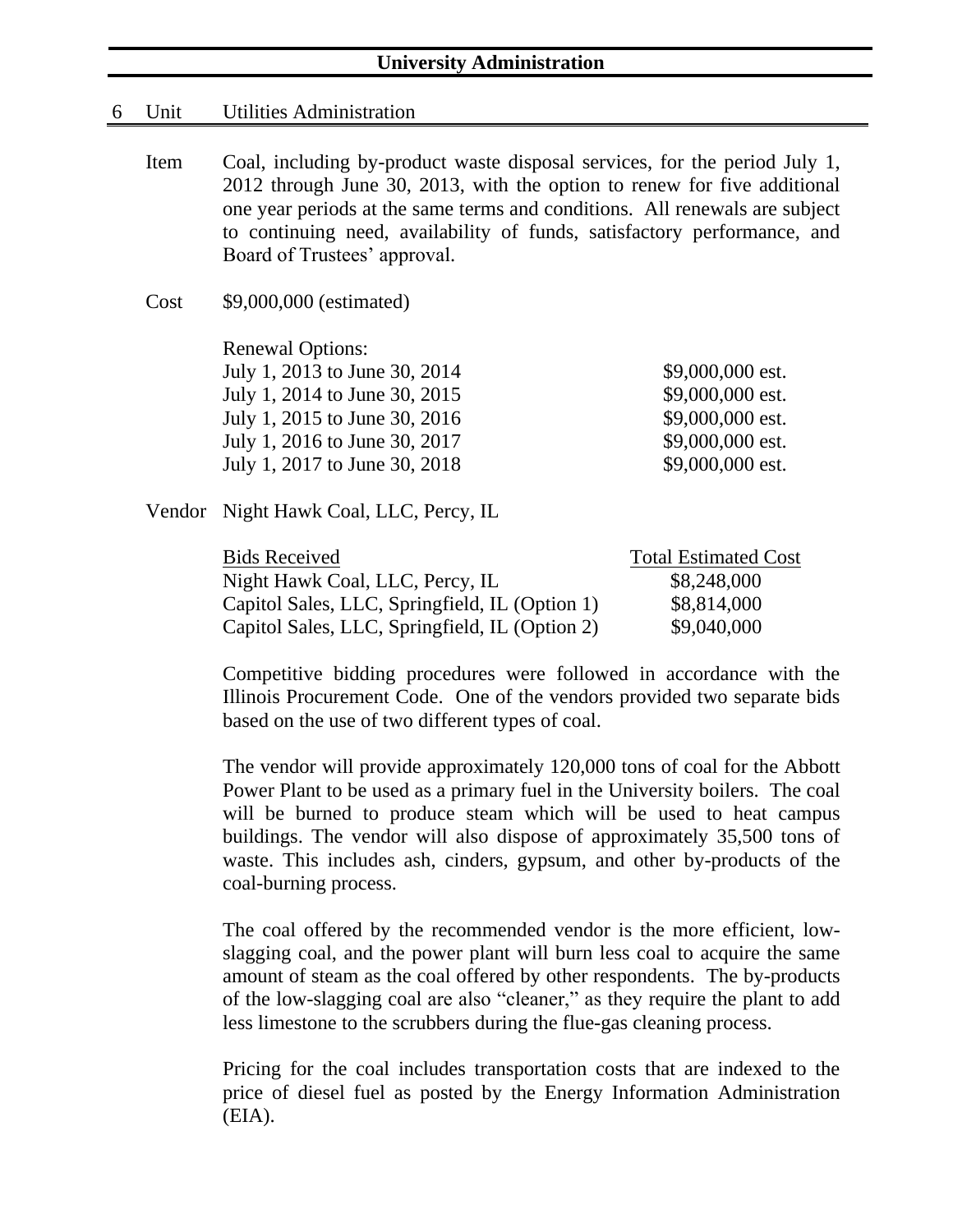Item Janitorial supplies and products for the period July 1, 2012 through June 30, 2015, with the option to renew for two additional two-year periods. All renewals are subject to continuing need, availability of funds, satisfactory performance and Board of Trustees' approval.

Cost \$7,150,000 (estimated)

Renewal Options: July 1, 2015 to June 30, 2017 \$5,500,00 (estimated) July 1, 2017 to June 30, 2019 \$5,500,00 (estimated)

Vendor Laport, Inc., Chicago, IL

| Proposals Received                           | Point Summary           |
|----------------------------------------------|-------------------------|
|                                              | (Max Score of $1,000$ ) |
| Laport, Inc., Chicago, IL                    | 960                     |
| Warehouse Direct, Inc., Mt. Prospect, IL     | 800                     |
| Interline Brands, Inc. dba AmSan, Herrin, IL | 792.                    |

Competitive bidding procedures were followed in accordance with the Illinois Procurement Code.

University Sourcing has negotiated this contract for use throughout the University. The vendor will supply janitorial supplies and products to all University units on an as-needed basis throughout the term of the contract. These supplies include window cleaner, multi-surface cleaner, floor care products, bleach, toilet paper, paper towels, hand soap, and hand sanitizer.

Pricing is based on a set rate for a list of core items, which account for 80% of the University's spend on janitorial supplies and products during the last fiscal year. For items that are not on this core list, the vendor has agreed to a percentage discount off the list price. Establishing pricing in this manner allows the University to lock-in costs for items that are routinely purchased, but still provides the opportunity to purchase additional supplies and products within the vendor's catalog.

This pricing plan reflects a 19% cost-reduction on the core-list items over the previous contract. The vendor has also offered discounts for prompt payment, e-procurement, e-invoicing, and for meeting established spend levels. It is estimated that the University will save approximately \$6,200,000 over the life of the contract.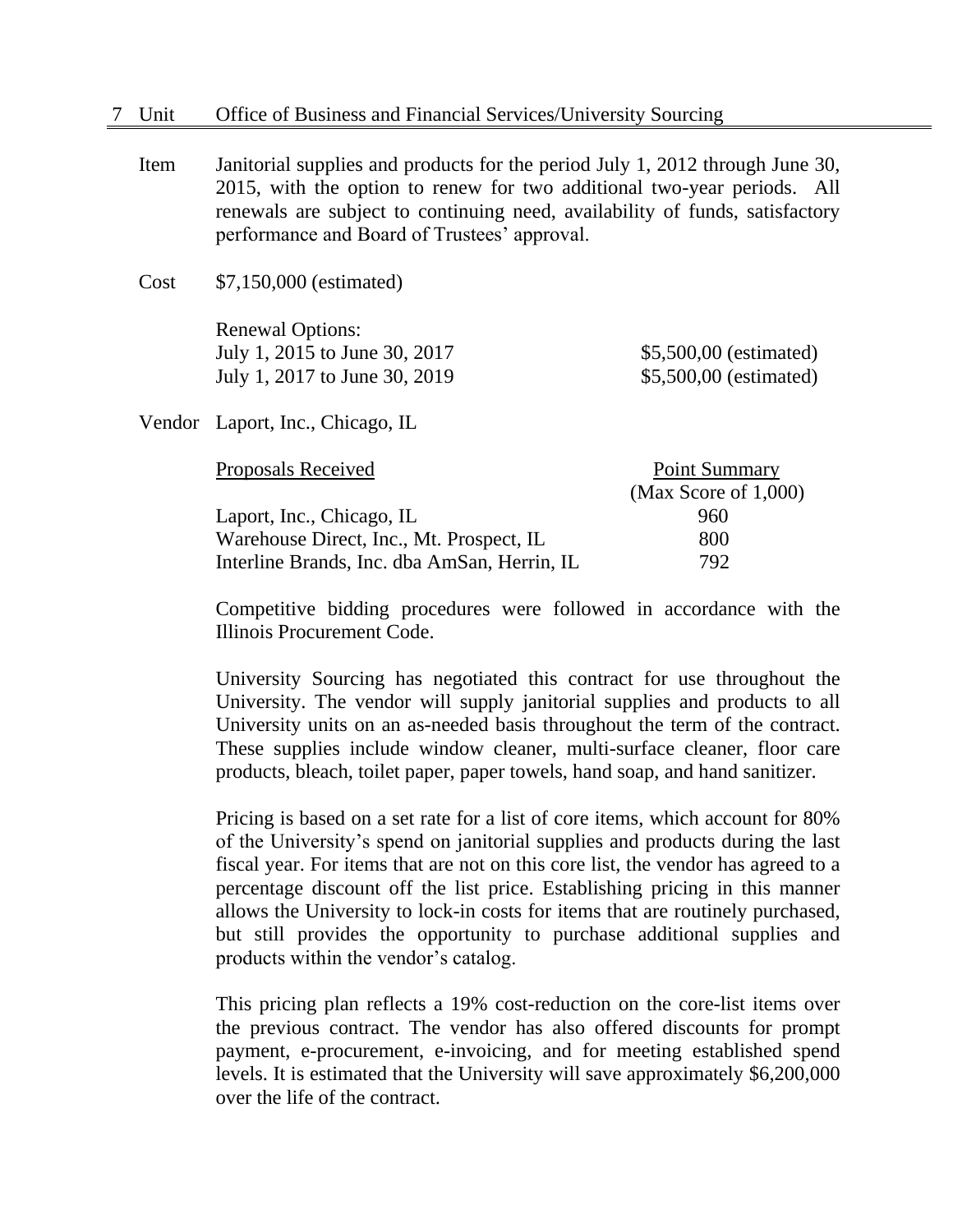The vendor has also provided a sustainability plan, which includes a catalog of green-certified products for use as alternate items, as requested by the request for proposal.

The vendor has agreed to use a certified MAFBE firm to provide delivery and subcontracting of janitorial supplies, resulting in approximately 22% MAFBE spend over the life of the contract. The subcontractor, Boye Janitorial of Chicago, IL, is an African-American male-owned firm.

# **RENEWAL OPTIONS RECOMMENDED**

# **Urbana-Champaign Campus**

#### 1 Unit University Libraries

- Item Renewal option to continue broker services for the purchase of monographic material for the University Libraries for the period July 1, 2012 through June 30, 2015.
- Cost \$3,900,000 (estimated)
- Vendor Yankee Book Peddler (YBP) Library Services, Contoocook, NH

This will exercise the single renewal option to the purchase approved by the Board of Trustees on January 15, 2009, for an estimated \$5,400,000 for the period July 1, 2009, through June 30, 2012. Competitive procurement requirements were followed in accordance with the Illinois Procurement Code.

The vendor will continue to provide services that allow for the efficient selection and ordering of books, enhanced technical services for the processing of books, cataloging options that allow users quick access to titles, and a state-of-the-art distribution model for print and online delivery.

The University has been provided with supplementary services, at no additional cost, that allow faculty and students to easily identify and request new academic book titles from preselected YBP Library Services records that are loaded to the online catalog and then purchased as requested. The vendor has also provided tools that allow the Library to be more responsive to the needs of our researchers.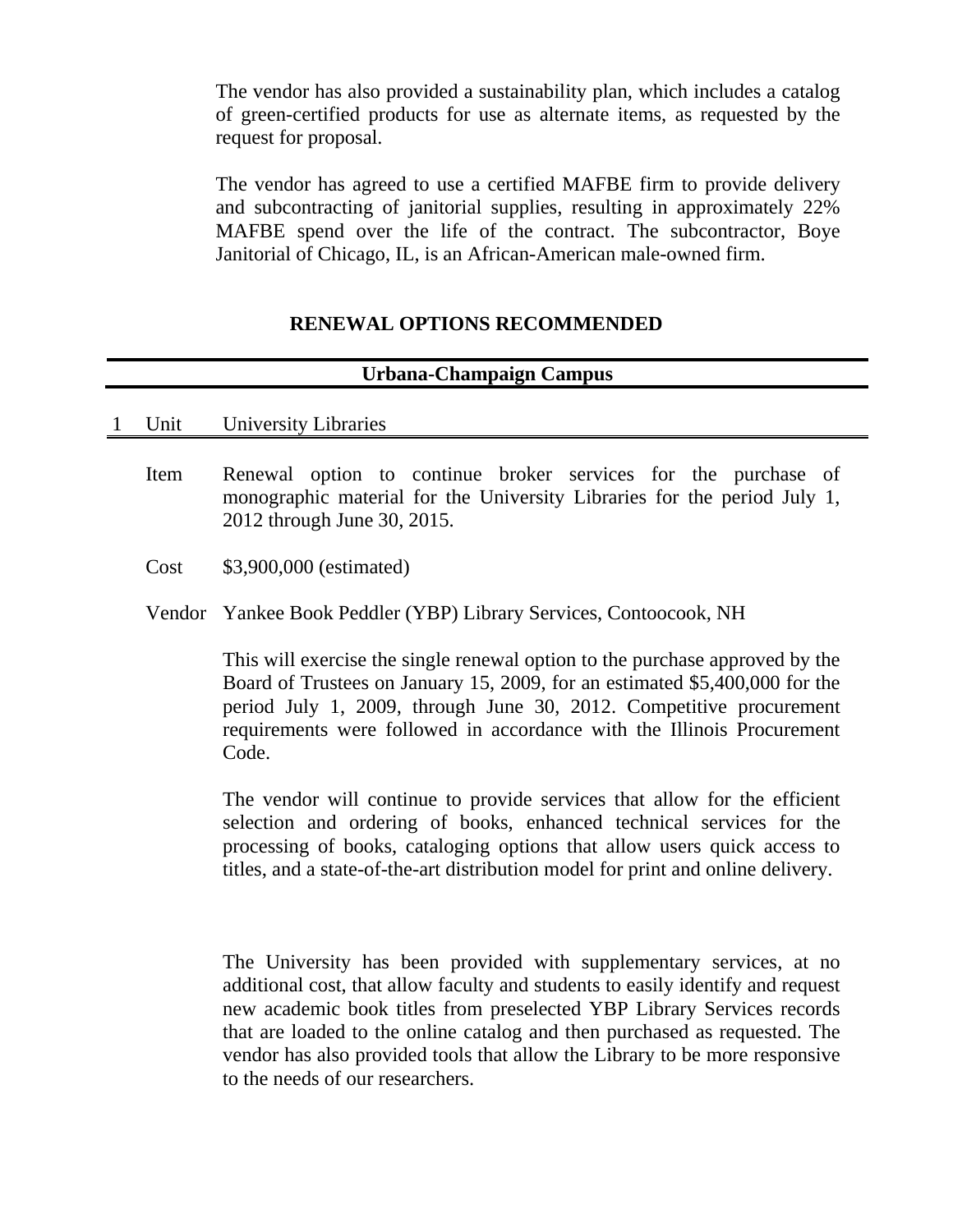The vendor continues to hold pricing firm through the renewal period.

# **Chicago Campus**

#### 2 Unit Human Resources Department

- Item Renewal option to continue temporary personnel services for the period beginning July 1, 2012 through June 30, 2013.
- Cost \$2,310,000 (estimated)

Vendor Staffing Team, Chicago, IL

This will exercise the second of two renewal options to the purchase approved by the Board of Trustees on November 13, 2008, for an estimated \$7,750,000 for the period December 1, 2008, through June 30, 2011. Competitive procurement requirements were followed in accordance with the Illinois Procurement Code.

The temporary personnel service contracts will continue to support the Department of Human Resources temporary staffing operations. The vendor continues to hold pricing firm through the renewal period.

Four additional contracts below the Board of Trustees' approval threshold were renewed to ensure that an adequate number of temporary service employees continue to be readily available to satisfy the University's staffing needs. Two of these additional vendors are MAFBE firms and one is a minority firm.

- 3 Unit Numerous Campus Units
	- Item Renewal option to continue cylinder gas services for the period beginning July 1, 2012 through June 30, 2013.
	- Cost \$1,600,000 (estimated)
	- Vendor Progressive Industries, Chicago, IL

This will exercise the third of three renewal options to the purchase approved by the Board of Trustees on January 17, 2008, for an estimated \$1,440,000 for the period January 21, 2008, through June 30, 2010. Competitive procurement requirements were followed in accordance with the Illinois Procurement Code.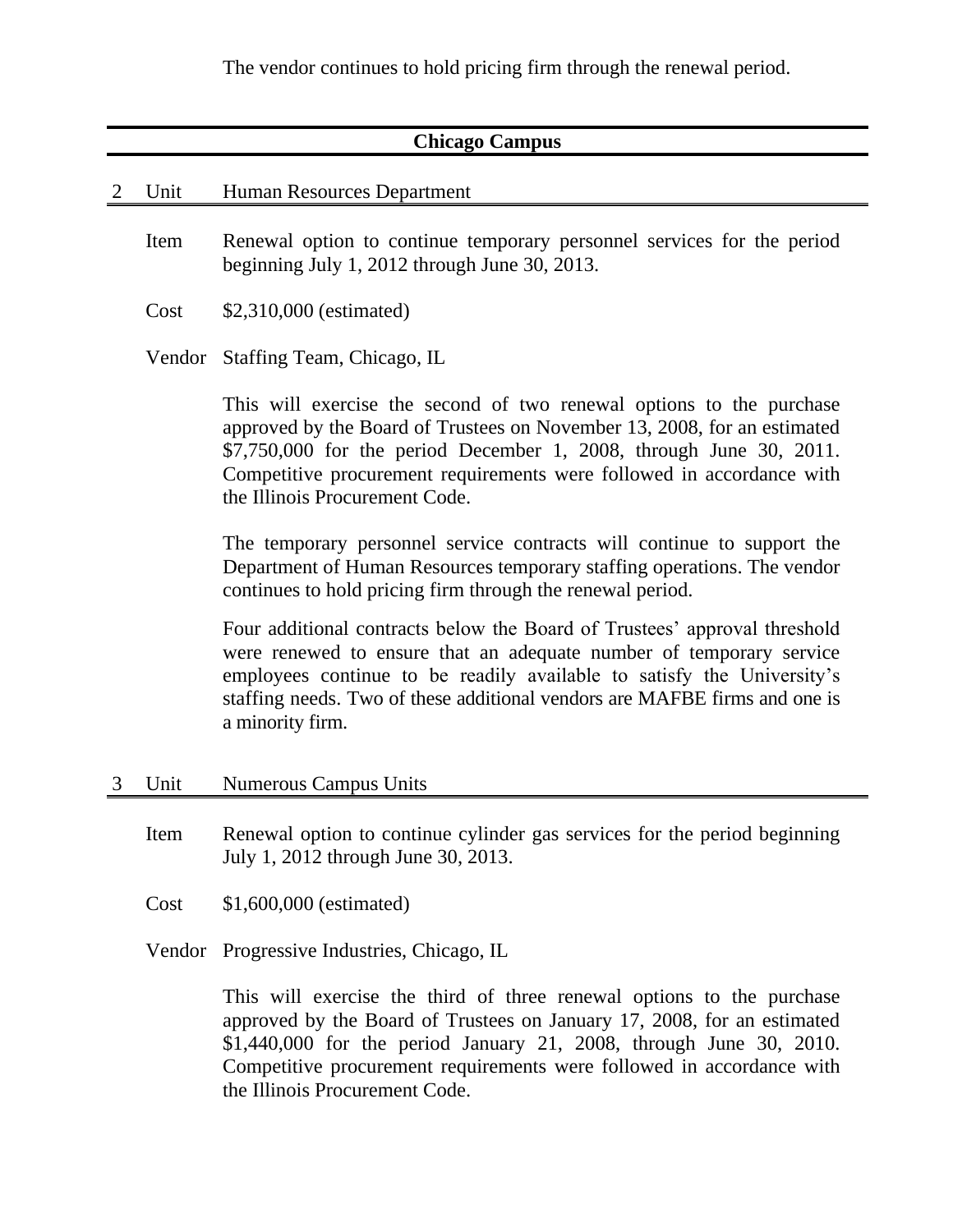The vendor will deliver gas tanks to the building docks and to individual departmental laboratories where they will be used as-needed by each department. More than 300 campus departments will utilize these services.

The renewal represents a 3.5% increase over the previous year's costs.

The vendor is MAFBE certified.

## 4 Unit College of Dentistry

- Item Renewal option to continue supplies and the operation of the online UIC Dental Storeroom for the period beginning July 1, 2012 through June 30, 2013.
- Cost \$2,080,000 (estimated)
- Vendor Henry Schein, Melville, NY

This will exercise the second of two renewal options to the purchase approved by the Board of Trustees on January 17, 2008, for an estimated \$6,000,000 for the period July 1, 2008, through June 30, 2011. Competitive procurement requirements were followed in accordance with the Illinois Procurement Code.

The vendor will provide the supplies and the day-to-day operation of the UIC Dental Storeroom, which includes serving as the wholesale distributor of clinical dental supplies for the College of Dentistry. The vendor will also continue to provide all management and labor necessary to operate an efficient and economically sound dental supply chain for the College.

The vendor's fee is based on the annual quantity and type of supplies provided. It is anticipated that clinical dental supplies will continue to be utilized at approximately the same annual utilization rates of the previous three fiscal years.

The renewal amount represents an increase of 4% over the base contract, the rate agreed to in the original negotiation.

# 5 Unit University of Illinois Hospital & Health Sciences System (UIHHSS)

Item Renewal option to continue perioperative consulting services for the period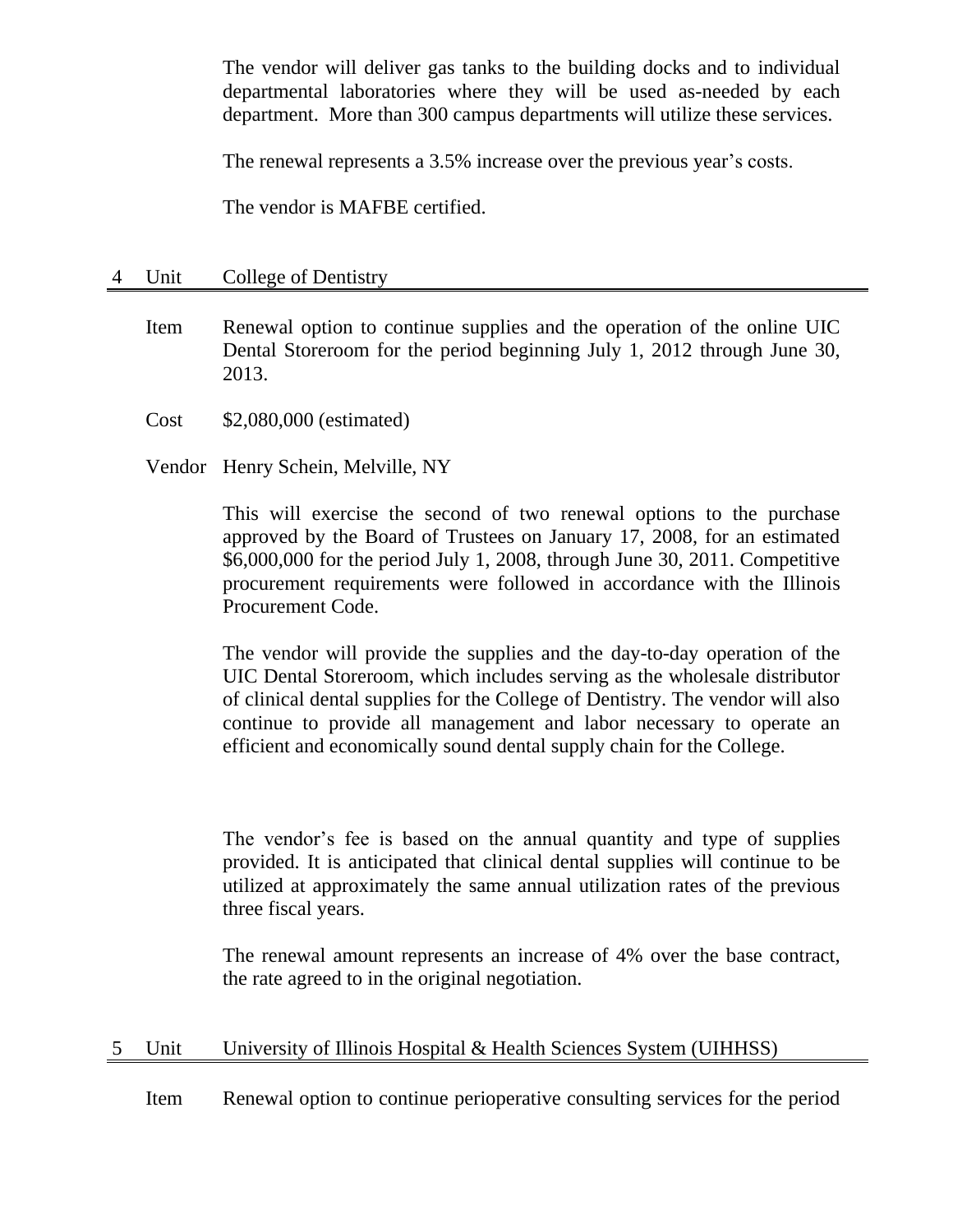beginning August 1, 2012 through July 31, 2013.

Cost \$1,163,000 (estimated)

Vendor Sullivan Healthcare Consulting, Ann Arbor, MI

This will exercise the second of two renewal options to the purchase approved by the Board of Trustees on July 22, 2010, for an estimated \$1,560,000 for the period August 1, 2010, through July 31, 2011. Competitive procurement requirements were followed in accordance with the Illinois Procurement Code.

The vendor will continue to provide consulting and supervision for perioperative services for inpatient and same-day surgical patients, Operating Room scheduling, Operating Room administration, clinical efficacy, financial management, sterilization services, and patient processing. The contract will continue to provide one dedicated project manager and up to five consultants on an as-needed basis.

The vendor continues to hold pricing firm through the renewal periods.

- 6 Unit Pathology Laboratories
	- Item Renewal option to continue laboratory courier services for the period beginning July 1, 2012 through June 30, 2013.
	- Cost \$2,000,000 (estimated)

Vendor MedSpeed LLC, Elmhurst, IL

This will exercise the third of three renewal options to the purchase approved by the Board of Trustees on November 14, 2007, for an estimated \$4,550,000 for the period January 1, 2008, through June 30, 2010. Competitive procurement requirements were followed in accordance with the Illinois Procurement Code.

These services are for the transport of medical specimens for testing to the University of Illinois Hospital from neighboring hospitals, clinics, and other facilities.

The pricing for these services is based on total costs for the entire route network consisting of over 500 healthcare, clinical, surgical center, hospital, and correctional center locations within Illinois. The vendor is the only courier that could provide services to these locations.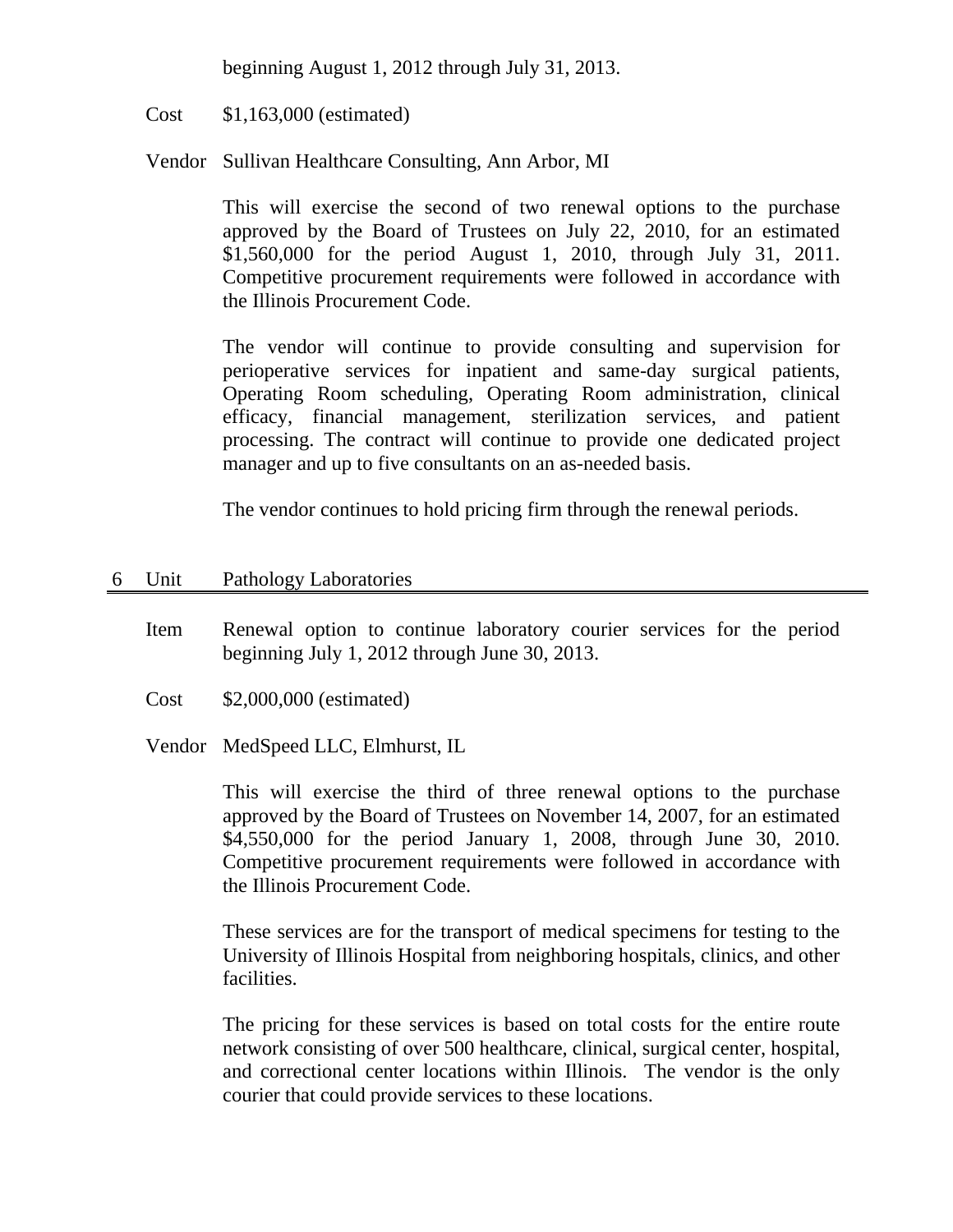The vendor continues to hold its pricing firm. Estimated cost to the University is based on the use of these services during the past fiscal year.

## **University Administration**

#### 7 Unit Administrative Information Technology Services (AITS)

- Item Renewal option to continue maintenance and support for the Oracle Enterprise Database, Real Application Clusters (RAC), and supporting tools software for the period July 1, 2012 through June 30, 2013.
- Cost \$1,200,000 (estimated)
- Vendor Oracle USA, Inc., Reston, VA

This will exercise the first of three renewal options to a June 2011 purchase for an estimated \$1,151,000 for the period July 1, 2011, through June 30, 2012. Due to an oversight, the Urbana Purchasing Office did not bring forward the original contract for approval at the June 9, 2011, Board of Trustees meeting. However, all state reporting requirements were fulfilled in accordance with the Illinois Procurement Code.

The original purchase was a sole source because the items are patented and the vendor is the only manufacturer and distributor.

Oracle database products that are used throughout the University provide an enterprise service with scalable and highly reliable databases, which maximize performance and offer high availability and efficiency in database administrator productivity. Continued software maintenance for the database and supporting tools provides major product and technology updates, security alerts, critical patch updates, and technical support.

The renewal reflects a 4% increase over prior year's costs.

| <b>SUMMARY OF PURCHASES</b>          |              |  |
|--------------------------------------|--------------|--|
| Urbana-Champaign Campus              | \$5,250,000  |  |
| Chicago Campus                       | \$34,850,000 |  |
| University Administration            | \$16,150,000 |  |
| Recommended from Institutional Funds |              |  |
| <b>Grand Total</b>                   | \$56,250,000 |  |